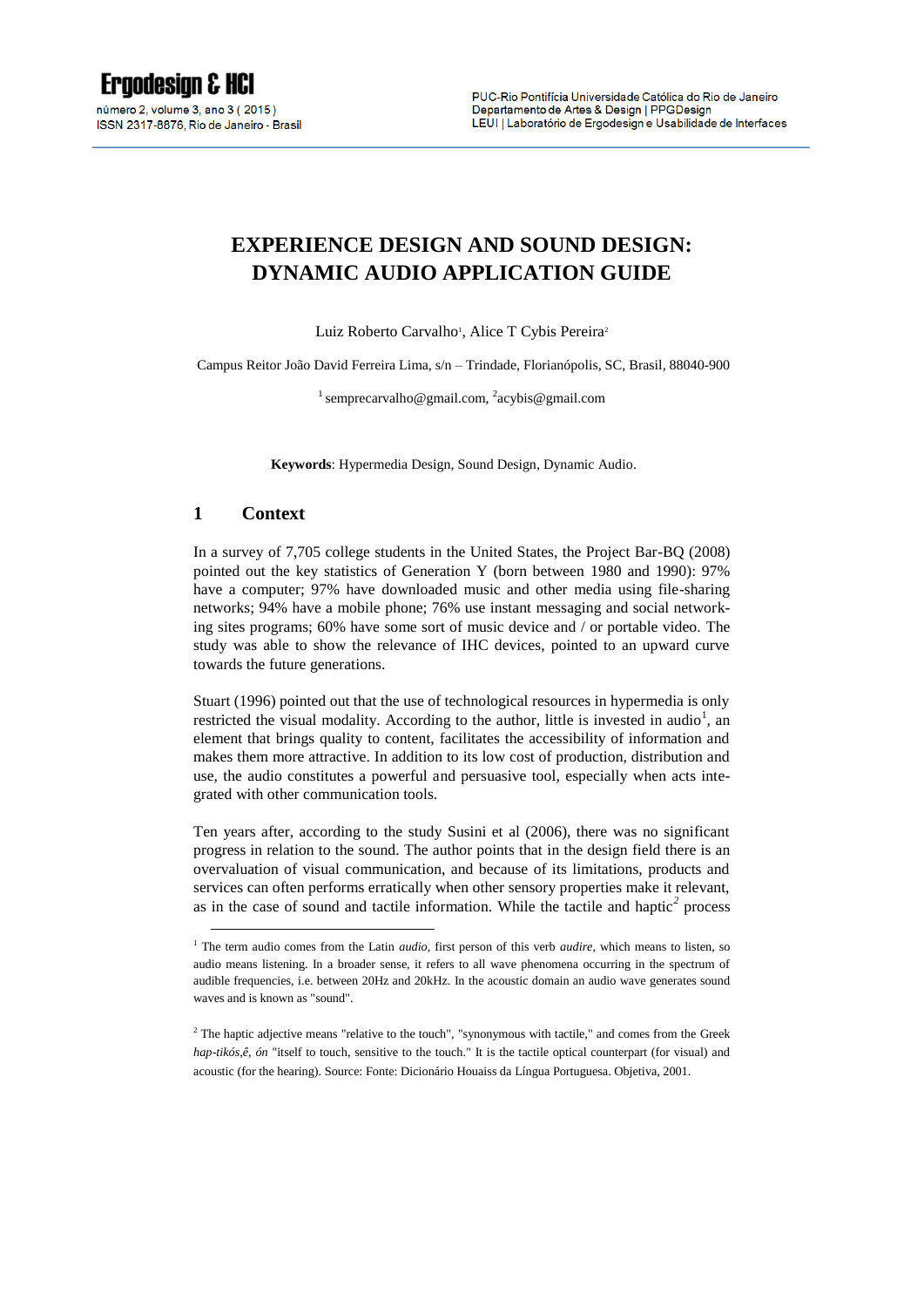requirements are beginning gradually to enter in the design processes, the sound and its cognitive functions remain a largely unexplored territory.

Rocchesso et al (2008) indicate that this overemphasis on visual displays has limited the development of interactive systems that are able to make better use of the auditory modality. Therefore, *non-musical sounds* have been accepted as by-products of technology, rather than being exploited by their intrinsic value. As a result, people have experienced an acoustically polluted world since the industrial revolution.

Due to the scarcity of standardized and applied knowledge about the sound in hypermedia design, this study presents the Dynamic Audio Application Guide (DAAG), that aims to systematize the process of creating, producing and implementation of sounds in interactive systems, thus underlining the important role played by sound in the processes of immersion and interaction.

# **2 Method**

Garret (2011) coloca que o som desempenha um importante papel na experiência de muitos tipos de produtos, podendo ser utilizado não somente para informar o usuário, mas também para atribuir um determinado senso de personalidade a um produto. Apesar de coerente, tal abordagem pode ser considerada incipiente para que um adequado desenvolvimento do áudio em plataformas interativas possa se concretizar, tendo em vista a necessidade da formalização e sistematização de um grupo de informações mais objetivas e específicas sobre o tema. A proposta do guia vem de encontro com tal necessidade, visando suprir esta lacuna conceitual existente entre o design de som e o design da experiência do usuário nos processos de desenvolvimento de interfaces.

Garrett (2011) states that the sound plays an important role in the experience of many kinds of products, and that audio can be used not only for informing the user, but also to assign a particular sense of personality to the product itself. Though consistent, this approach can be considered incipient for a proper development of audio in interactive platforms, given the need to formalize and systematize a group of more objective and specific information about the subject. The guide aims to meet this need, in order to fill this conceptual gap existing between the sound design and the interface design.

The guide intends to initiate the development of a formal understanding of the principles that constitute the application of audio in interactive systems. In line with the plans of the user experience proposed by Garret (2011), the GAAD prized by the didactization of its components, comprising an information block system, each belonging to a layer of user experience levels: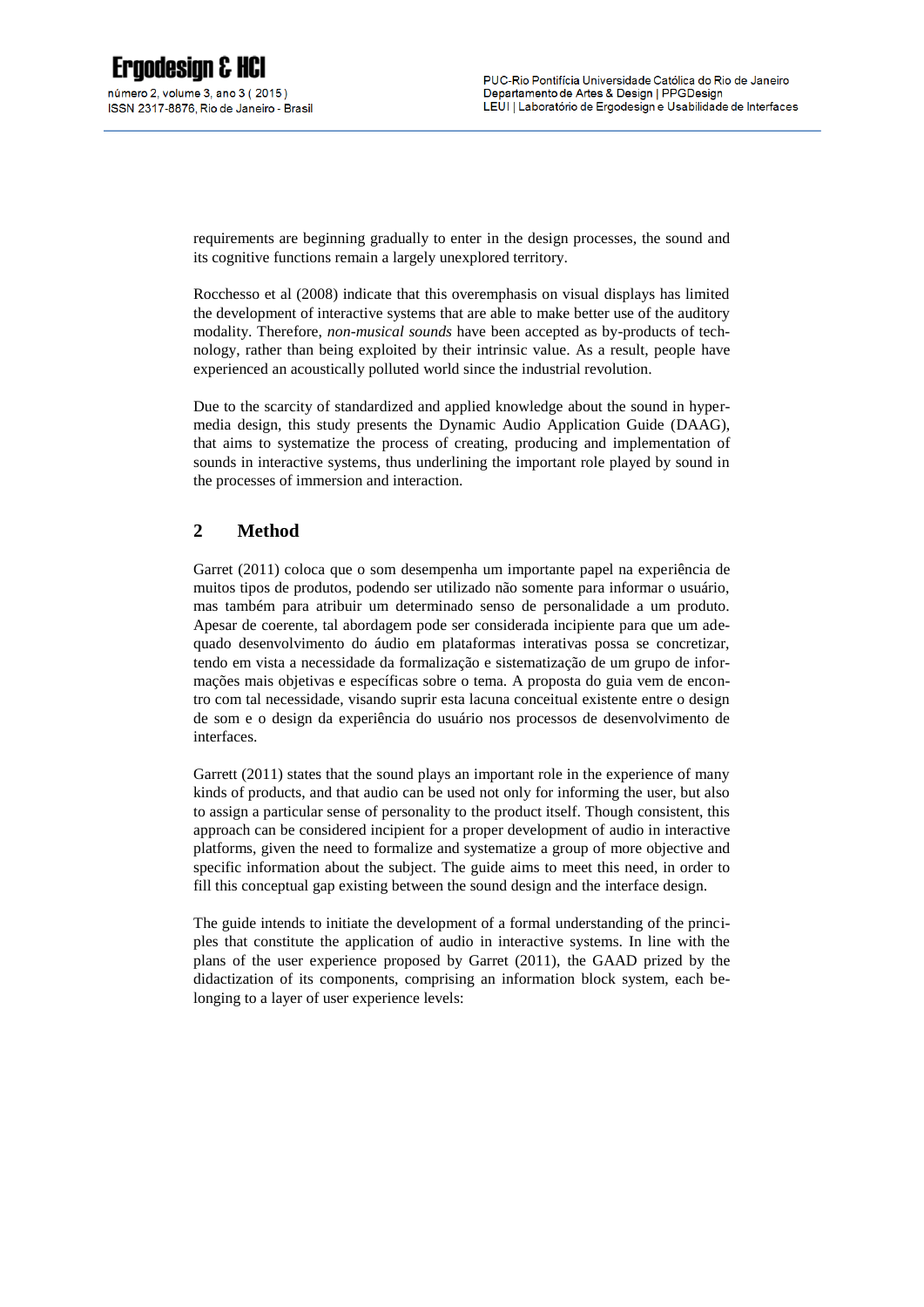# **Ergodesian & HCI**

número 2. volume 3. ano 3 (2015) ISSN 2317-8876, Rio de Janeiro - Brasil



**Figure 1:** left, User Experience Plans, Garret (2011), on the right, Dynamic Audio Application Guide.

From its guidelines and procedures aimed to an efficient implementation of sound resources in interactive environments, the GAAD intends to systematize and simplify the process of creating, producing and implementing sound in hypermedia. Through the making and distribution of the guide, is intended to highlight the important role played by sound in immersion and interactions processes.

As this is a study with a relative density, was not pertinent here demonstrate here the steps that contains the guide, in details. However, the steps are shown in the further article that comes with this extended paper.

# **3 Results and Conclusions**

It appears that it is possible to propose new hypotheses and new solutions for the development of increasingly rich hypermedia, closer to the user's cognitive model. However, it is essential to fill the gap in the sound design subject. As this is a relatively new area in the academic field, this is not yet sufficiently able to develop solid theories without the basic and substantial empirical research, which will examine the practice of audio production in interactive environments. The fact that the studies on dynamic audio is a recent effort means that many empirical evidence have not been sufficiently met or researched, and available content is still very dispersed.

In this sense, this study can contribute to the improvement of the methods used in the development of hypermedia, presenting relevant design solutions involving the application of sound. By presenting new action possibilities to the hypermedia designer,